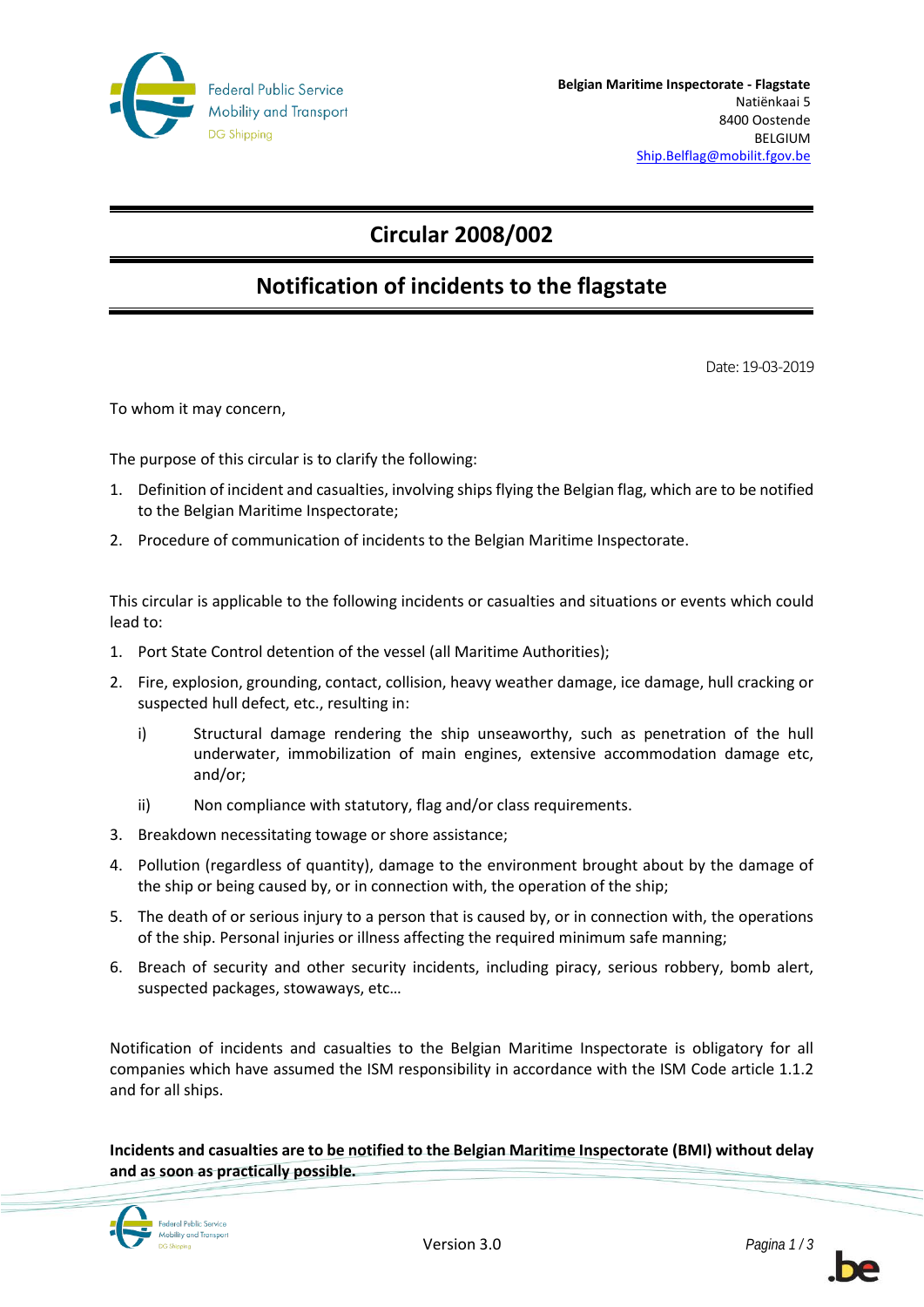A notification to the Belgian Federal Bureau for the Investigation of Maritime Accidents (FEBIMA)<sup>1</sup> doesn't relieve the obligation of notifying the BMI as FEBIMA is an independent investigating body which conducts investigations solely into the cause of maritime accidents.

## **I. Safety and pollution related incidents**

For all incidents and casualties mentioned under (1), (2), (3), (4) and (5) the Company should notify and set up communication with BMI conform the following procedure:

#### **A. The flagstate inspector on duty should always be notified, first and without delay, of any incident or casualty through the 24-hour available telephone nr:**

# **+32 473 70 03 53**

If for any reason, the above mentioned 24 hours number can not be contacted, following mobile numbers should be contacted in the order as mentioned below.

|    | Bart Heylbroeck    | +32 475/81.84.93 |
|----|--------------------|------------------|
| -2 | Sarah Goossens     | +32 475/75.18.30 |
| 3  | Nathalie De Jaeger | +32 477/98.52.72 |

#### **B. Additionally to the above, BMI should always be informed about any incident or casualty by sending an initial notification in writing.**

[bart.heylbroeck@mobilit.fgov.be](mailto:bart.heylbroeck@mobilit.fgov.be) [sarah.goossens@mobilit.fgov.be](mailto:sarah.goossens@mobilit.fgov.be) [nathalie.dejaeger@mobilit.fgov.be](mailto:nathalie.dejaeger@mobilit.fgov.be) [ship.belflag@mobilit.fgov.be](mailto:ship.belflag@mobilit.fgov.be)

The initial written notification should include following information:

- Name of the vessel,
- Date and time of the incident,
- Location of the incident,
- Nature of the incident or casualty,
- Description of the incident or casualty,
- Actions taken or planned,
- Copies of any report (example PSC report),

- Contact details (email, telephone...) of the designated person within de Company responsible for the communication with the Belgian Maritime Inspectorate,

- Any other relevant information.

<sup>&</sup>lt;sup>1</sup> [https://mobilit.belgium.be/en/shipping/federal\\_bureau\\_investigation\\_maritime\\_accidents\\_febima](https://mobilit.belgium.be/en/shipping/federal_bureau_investigation_maritime_accidents_febima)



 $\overline{a}$